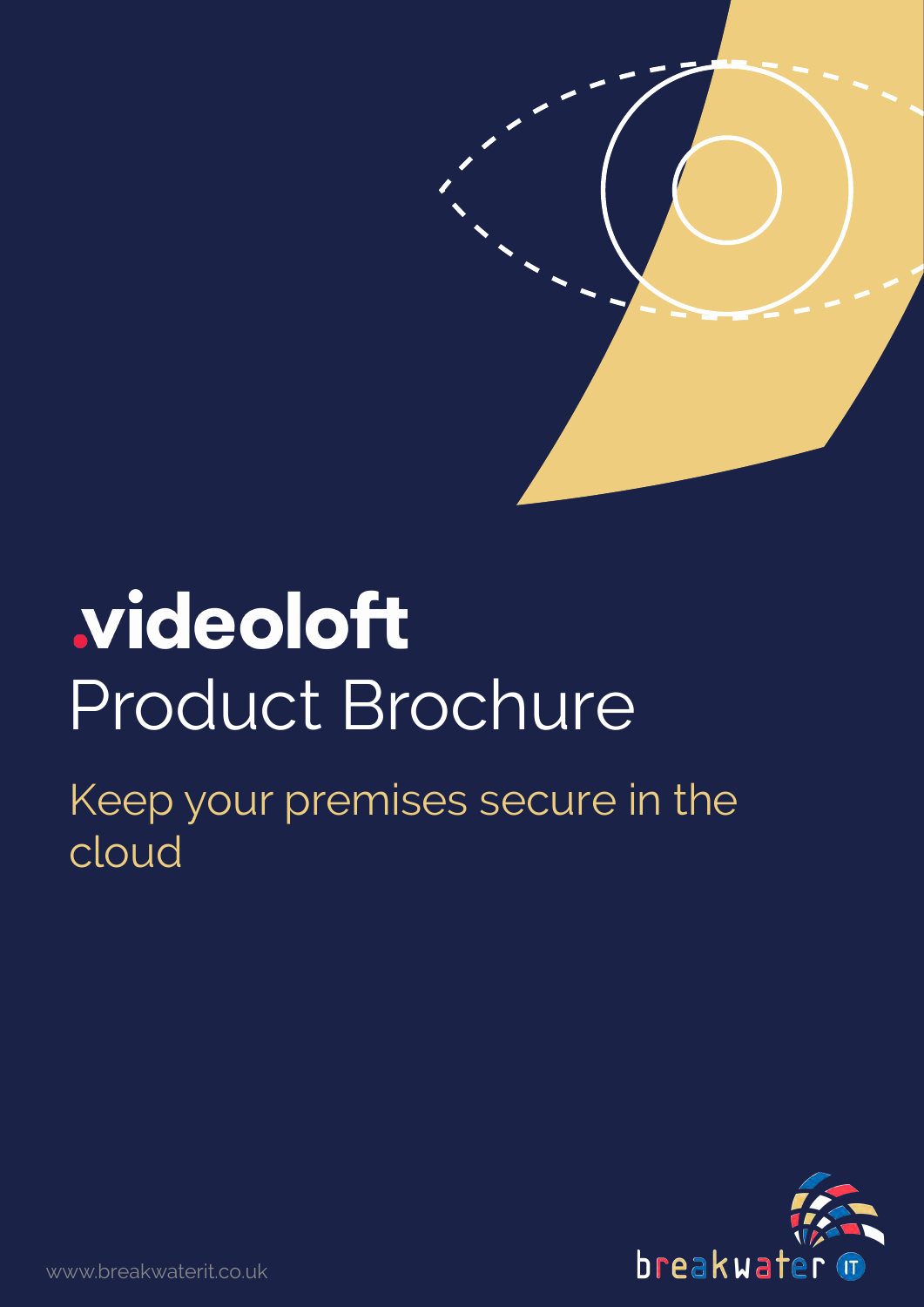# **videoloft**

#### What is Videoloft?

Videoloft deliver cost-effective CCTV solutions via the cloud. Their cloud adapter can connect to your existing hardware, as well as supporting a range of well-known surveillance cameras.

The Videoloft portal then allows an unlimited number of users to access your cameras live anytime, anywhere. The portal can be accessed via the desktop or mobile app.

#### The Benefits of Videloft Cloud CCTV

- Recorded footage is stored in a secure, offsite cloud storage •
- Live motion alerts let you know about any movement •
- Encrypted recording •
- Accessibility anytime, anywhere via desktop or mobile app •
- Multiple user access at no extra cost •
- Real-time control allows you to pan, tilt and zoom your cameras •

Expected uptime of 99.9% via Amazon Web Services

Here is an example of the Videoloft portal on desktop and mobile:



All recorded footage can be retained for a time period of your choice. We offer 7, 30, 60, 90 and 365 day retention packages.

www.breakwaterit.co.uk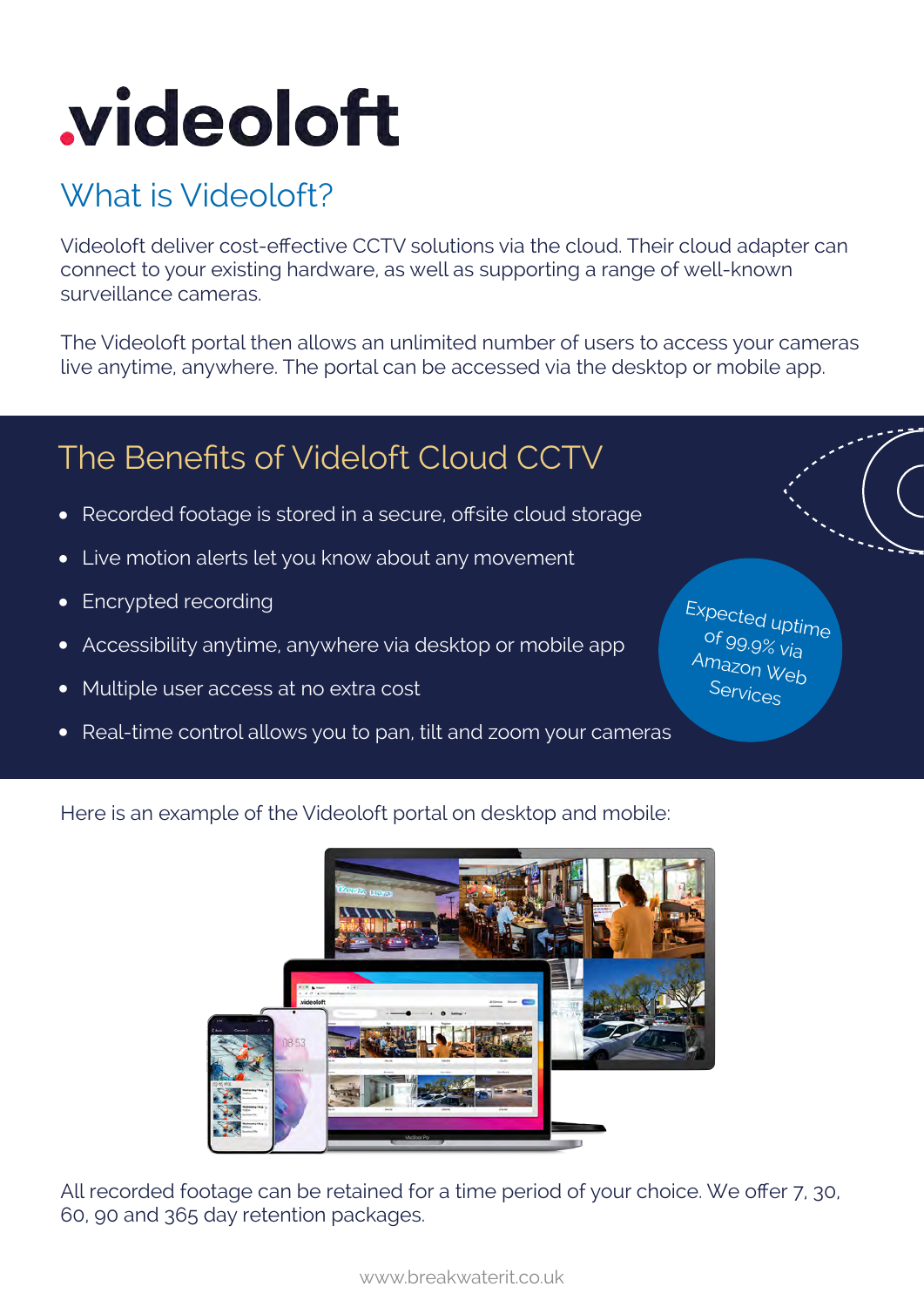## **videoloft**

#### Step 1: Cloud Adapters

To get started with your Videoloft setup, you'll need to select your cloud adapter.

The Videoloft cloud adapter connects to your existing setup, allowing you to combine your existing system with the cloud management. Alternatively, you can use this to replace your monitoring hardware with the cloud platform.

#### **There are three cloud adapters to choose from:**



The cost of the cloud adapter is a **single purchase price** - unless of course you decide to increase the number of cameras connected to the adapter above its limit.

The cloud adapter provides you with extra security and footage encryption. The adapter stores recordings in case of a network outage, meaning you won't lose valuable footage.

All the cloud adapters come with a **5-year warranty.** 

The adapters work with the following camera brands:

- Amcrest
- AXIS
- Hikvision
- Panasonic
- Sony
- Bosch
- and more.